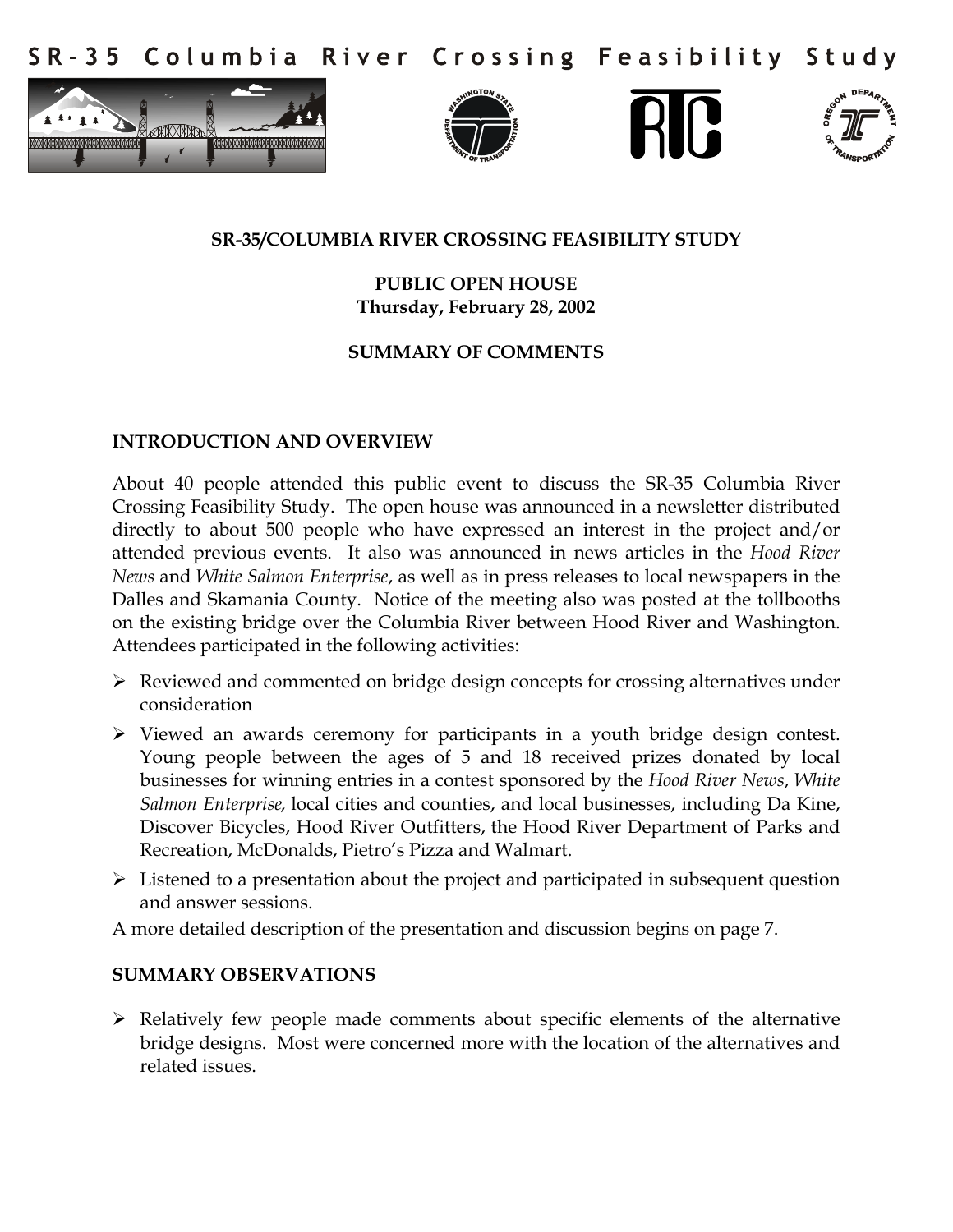- $\triangleright$  Comments about crossing locations were related primarily to the East and City Center crossings. Several comments oppose the City Center location, while comments about the East corridor are mixed.
- $\triangleright$  The consultant team prepared a cable-stay bridge design concept to supplement those from the design workshop, for consideration. This alternative garnered the most comments which were split between highly favorable and strongly negative.
- $\triangleright$  Specific design features that received positive comments included the delta piers, haunched girders, open railings and arched span, with one person recommending a through-arch.

# **COMMENTS ON DESIGN CONCEPTS**

Participants reviewed and commented on different bridge design concepts in each corridor. Design drawings showed the location and alignment of the alternative, shape and spacing of bridge piers, type of supporting structure (e.g., constant depth or haunched girders, arch or cable stay structures) and other design details. Open house attendees were asked to review the drawings and comment on aspects of the design they liked or disliked. In addition to commenting on design elements, a number of people made general comments about particular locations or other aspects of the alternatives. Comments are shown below by corridor and design alternative.

### **City Center Corridor – 1200' Arch With Girder Segmental Approach and Wedge Piers**

It looks like this arch could allow boats to pass side by side under the bridge.

### **City Center Corridor – Tunnel for Vehicles Only**

• No comments.

### **City Center Corridor – Girder Segmental With Tapered Piers**

 Forget about using this location – our waterfront is too precious. (*refers to location on Oregon side near Hood River event site*)

### **City Center Corridor – Haunched Girder Segmental With Tapered Piers**

- I liked the haunched girders.
- Do not select an alternative at this location ruins too much of our waterfront. (*refers to location on Oregon side near Hood River event site*)

# **City Center Corridor – Cable Stayed With Girder Segmental Approach and Delta Piers**

 These design criteria are fine as far as they go, but we will need to see the costs to really decide.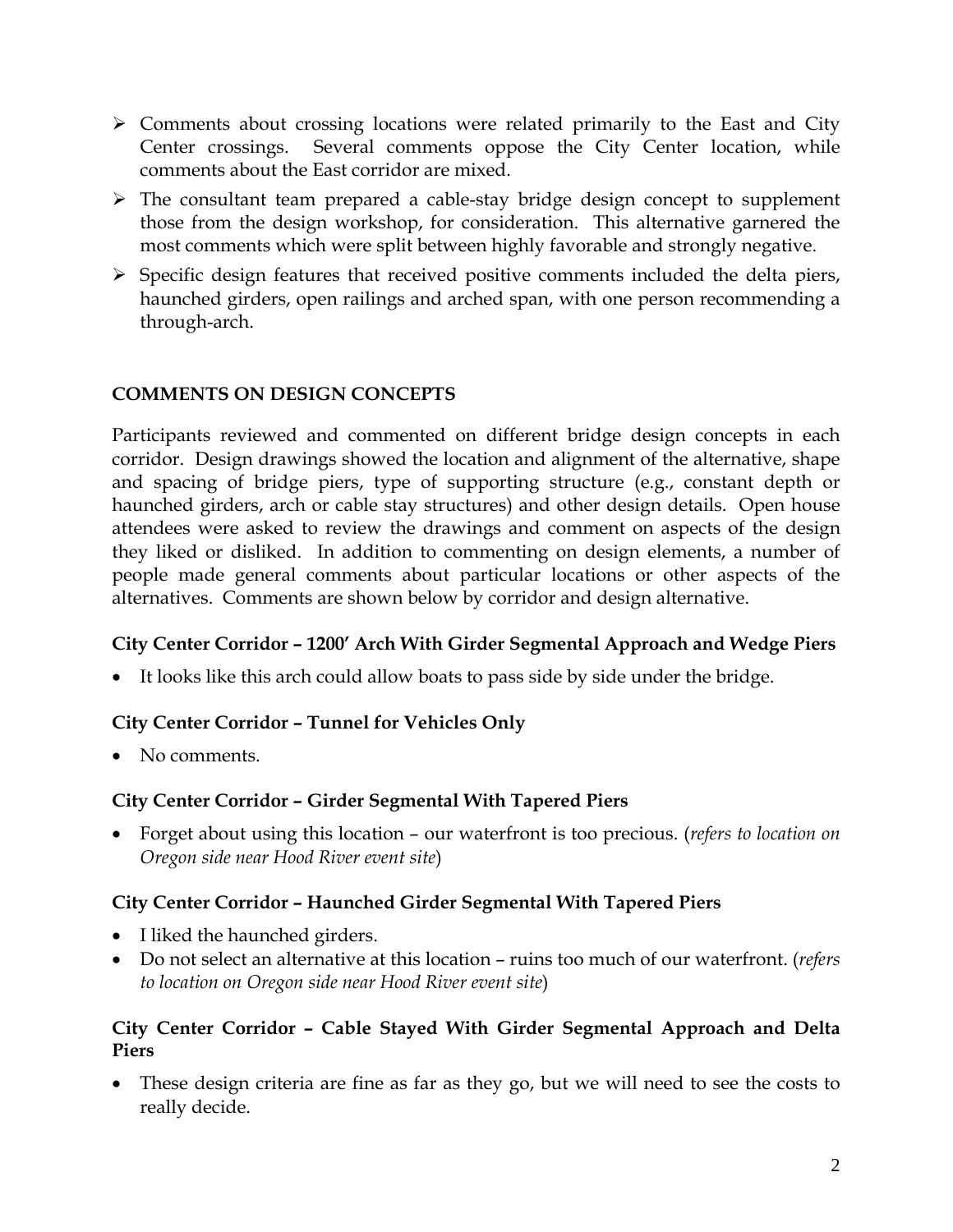- Ugly. Forget this.
- Most visually appealing design.
- Good to have some superstructure so that it feels like a bridge. (*refers to the cable stay tower*)
- The enormous 500' high tower on the Washington side might "disappear" into the hillside from Hood River, but it would not do so for drivers on the Washington side on State Route 14, nor for residents on the heights, or boat traffic. (*refers to cable stay tower*)

# **East Corridor –Girder Segmental With Wedge Piers**

• No comments.

# **East Corridor –Arch With Girder Segmental and Wedge Piers**

- Is noise an issue? Can it be reduced?
- This design does not intrude on the delineated wetland.
- I like the arch.
- This is a good alignment for the communities of Bingen and White Salmon. It alleviates Oregon side congestion. Good access for Port development. Does not impact wetland setback already delineated.
- I am opposed to this Corridor crossing the west end of Bingen Pond. It is a wildlife haven. (2 comments)
- I oppose the extra two miles this option would add to my daily commute.
- This is the best option (Bingen) because it is shorter distance, less pilings, reduces traffic on Oregon side without major intersection configuration, and has a better link to SR 14 and White Salmon. Could the Oregon interchange be moved slightly west, then ramp up and over Stanley Rock? This would provide plenty of height and further reduce distance and pilings.
- This location makes the most sense for the communities in Washington.

# **Existing Corridor –Retrofit of Existing Bridge**

- The retrofit with elevated center section for boats makes the most sense. A threemile tunnel makes the least sense.
- How can this option solve the traffic problem on the Oregon side?
- This option would cause severe traffic problems on the Oregon side I-84 back-ups, toll bridge back-ups.
- Can the SR-14 junction be re-aligned to avoid the Heritage Tree there? (e.g., refers to location where bridge begins to meet with road on Washington side of the river)
- Please try to avoid taking out this great old oak (Heritage Tree). (near where the bridge intersects SR-14 on the Washington side of the river)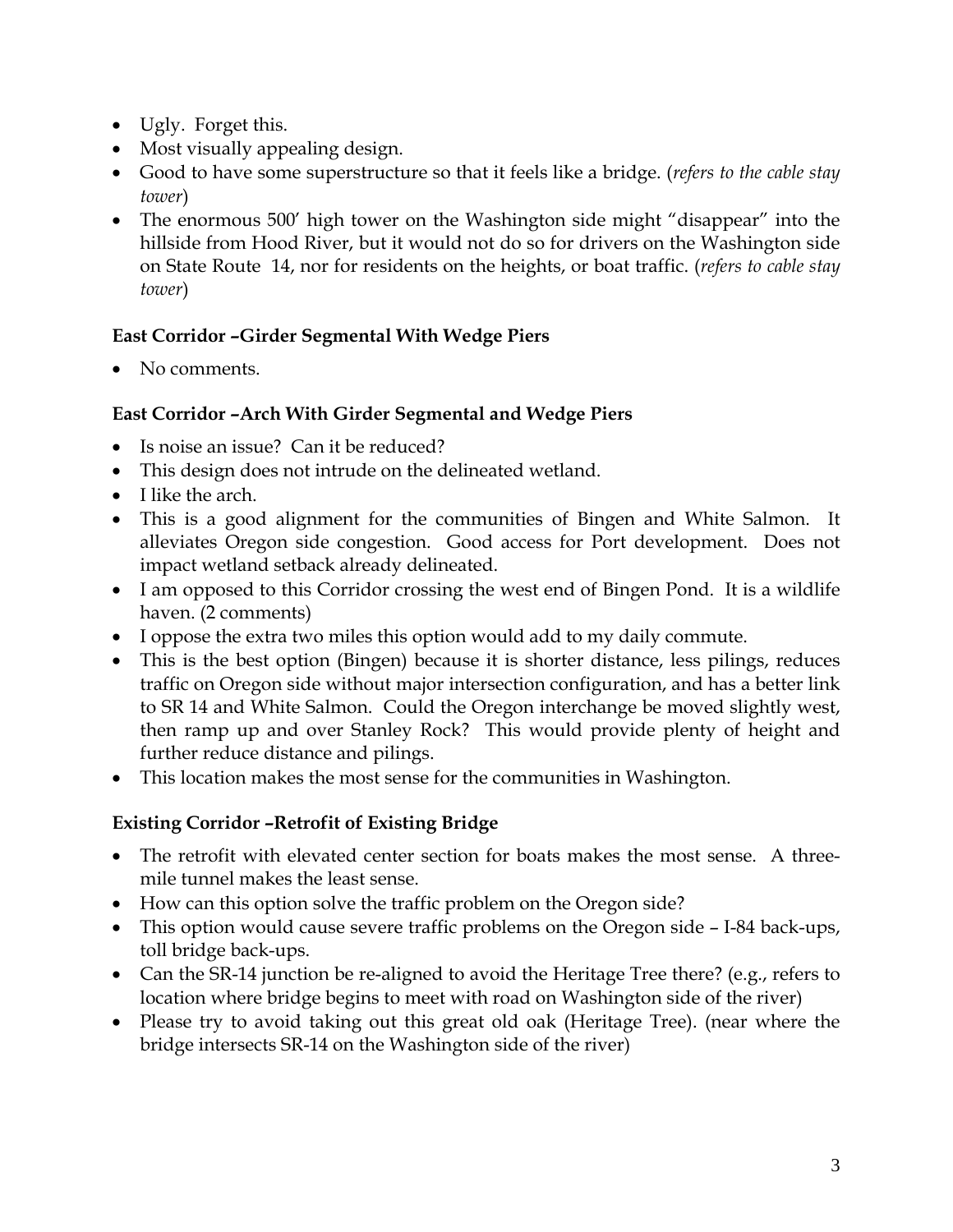# **Existing Corridor –Girder Segmental With Wedge Piers**

• No comments

# **Existing Corridor –Girder Segmental With Delta Piers**

- I like the delta piers with a through arch, like the Alsea Bay Bridge.
- Hug the west side of the current bridge with the new bridge. (*where the bridge meets on Oregon side of the river*)
- Shift the new bridge alignment to west of current bridge. (*where the bridge lands on the Washington side of the river*)
- Keeping the view open by using steel bands on the edge (open railings/guard rails) is very good.

# **Additional General Comments**

Several participants filled out general comment forms. Comments included:

- Use widely spaced piers with minimal lighting no lift but some superstructure for the bridge; like the feel of the existing corridor best.
- The Hood River area is a large recreation area. It would be wonderful to have the Bridge be a destination and functional with bike and fishing access.
- In order to fit with the local outdoor lifestyle, a pedestrian path really must be incorporated into the design.
- Access for cyclists both recreational and commuter must be included. Local cycling and alternative transportation organizations should be contacted and enlisted to aid in design and funding issues. If the tunnel design is chosen, how long will the old bridge be fit for use? Will the cost of upkeep close this option in time? We must have a long term solution. Movement of the bridge to a different alignment could be detrimental to the income of businesses on the current Hood River Beachhead.
- I'm not sure if this has been addressed but the noise should be mitigated somehow.
- The East (Bingen) corridor must make the most sense when all is considered. It has a shorter distance, fewer pilings, relieves traffic congestion on the Oregon side, on the Washington side hooks up better with SR-14 and White Salmon access. Check with Warm Springs Casino proposal. It would make sense to access the new casino from the Interchange – they may even help pay for it. Could bridge come off the top of the Koberg (Stanley) Rock? This would mean even more height, less distance and fewer pilings.
- Prefer the bridge option with support cables on the Washington side aesthetically pleasing. Keep decorative lighting and all other forms of light pollution to a minimum.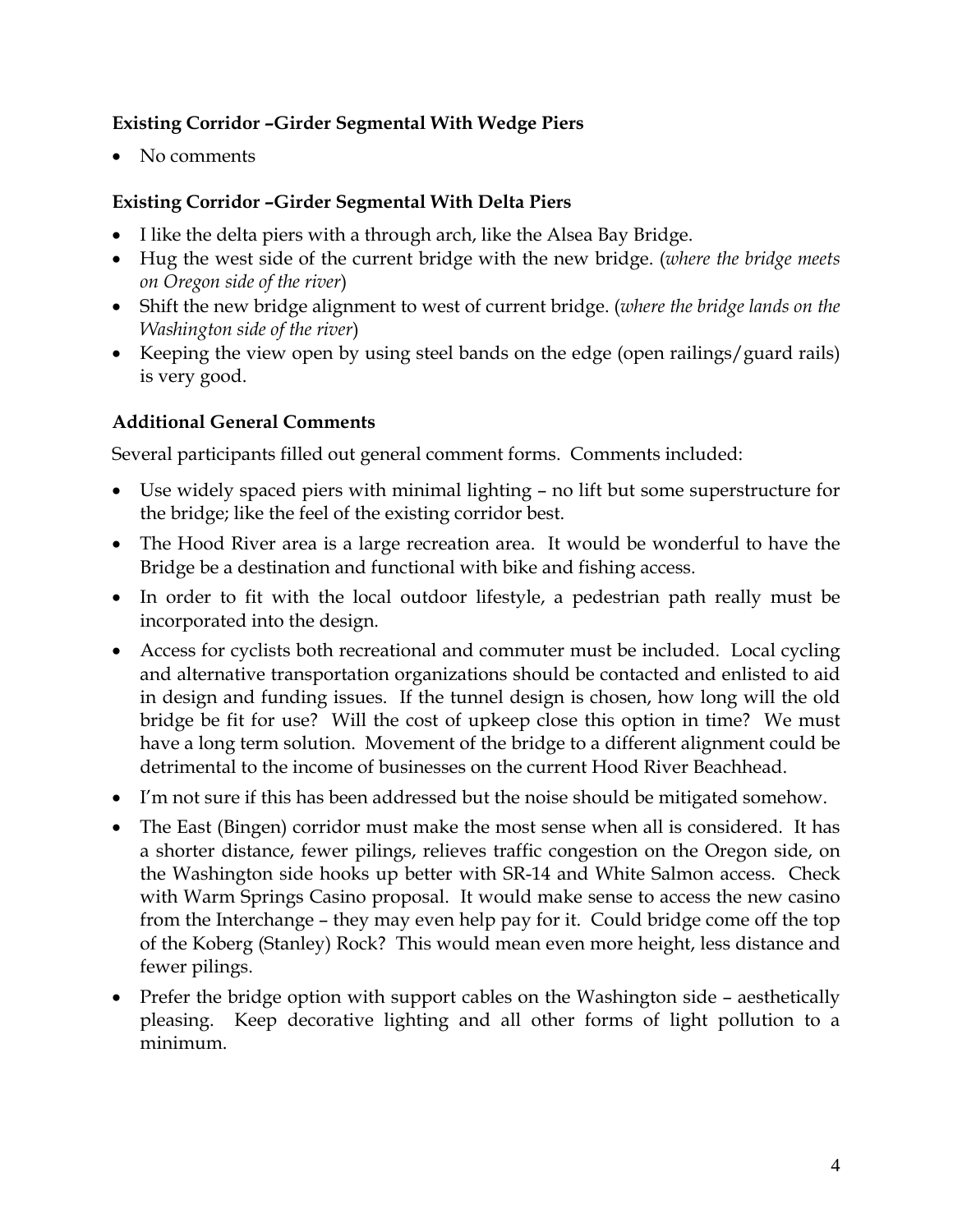#### **PRESENTATION**

Dale Robins of the Southwest Washington Regional Transportation Council (RTC) and Chuck Green of Parsons Brinckerhoff provided participants with a brief summary and status report for the project, as well as an opportunity to ask questions or make comments.

In 1999, RTC and the State Departments of Transportation for Oregon and Washington formed a Management Team and conducted the first (scoping) phase of the feasibility study. In doing so, they asked residents basic questions: 1) Is there a need for a feasibility study? and 2) What should be considered in the study? This first phase resulted in the scope of work for the feasibility study currently underway. Progress to date on this study includes:

- Identified five preliminary crossing corridors and a broad range of facility types.
- Narrowed the list of crossing corridors to three and the types of facilities to bridges or tunnels.
- Identified 17 preliminary facility alternatives.
- Studied and narrowed the 17 alternatives to seven (7), including a "no-action" alternative.
- Conducted a public opinion survey about the perceived need for a new bridge and other issues (described below).
- Conducted a design workshop to identified bridge and tunnel design concepts.

Dale noted that a recent public opinion survey conducted for the project indicated strong public support for a new/improved bridge. About 65% of respondents say there is a great need for a new or improved bridge; another 15% say there is some need. The survey also indicated that most trips across the existing bridge are for non-work purposes. Most survey respondents are willing to pay a toll of at least \$1; slightly over half say they would pay \$1.50; slightly under half would pay \$2 per trip.

Dale also described a design workshop recently conducted with members of the Local Advisory and Steering Committees for the project. Participants worked in three small groups to identify possible bridge designs for alternatives in each crossing corridor. Results of the groups were very similar, with a consistent desire for a design that fits well within the scenic landscape of the Gorge, but is somewhat decorative.

Dale also briefly described the remaining facility options which include the following:

**City Center Corridor.** *2nd Street interchange in Hood River to SR-14 in Washington. Alternatives:* 

 $\triangleright$  New bridge for cars, trucks, bicyclists and pedestrians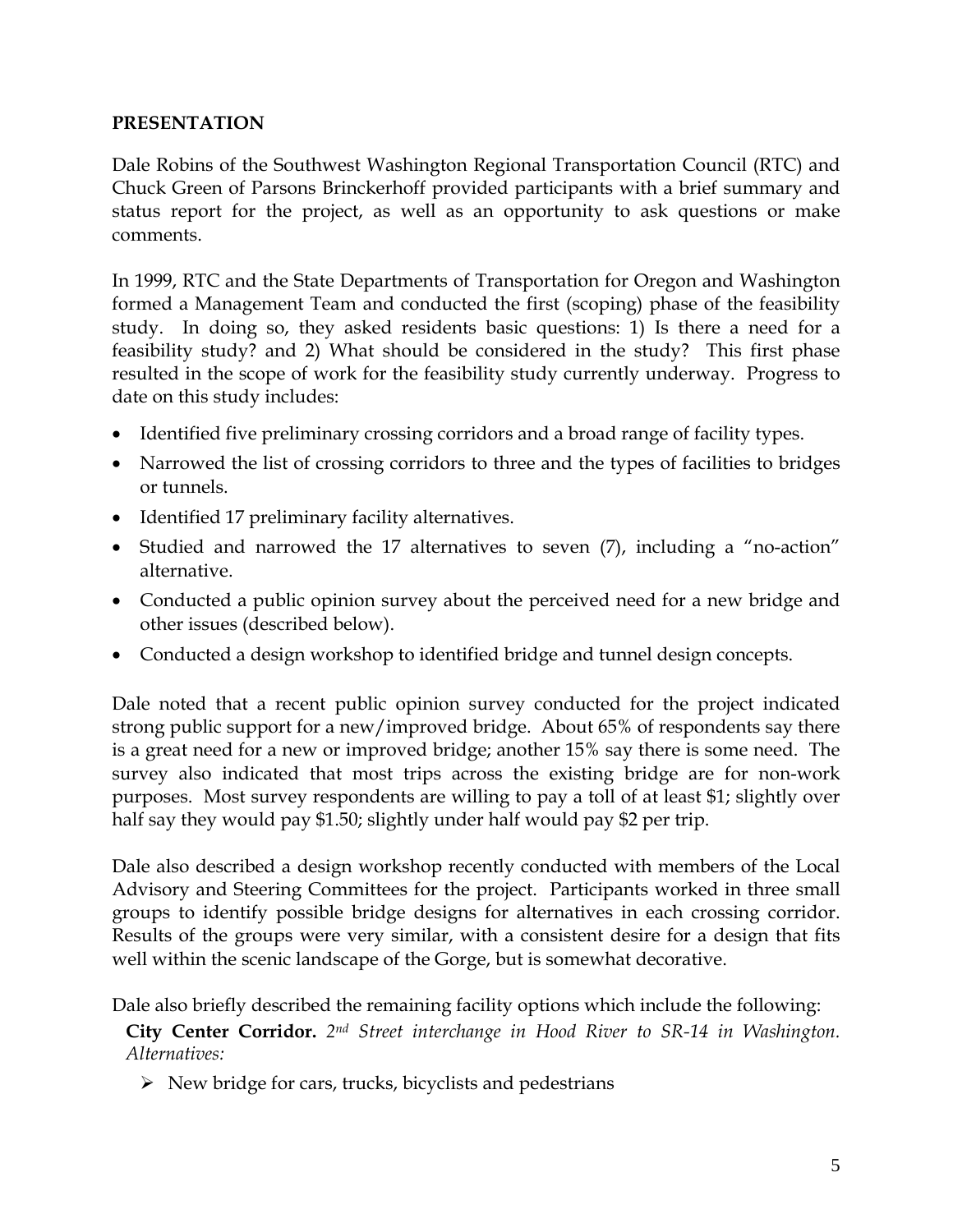Tunnel for cars and trucks here; existing bridge rebuilt for bicyclists and pedestrians

**Existing Corridor**. *Approximately same alignment as current bridge. Alternatives:*

- $\triangleright$  New bridge for cars, trucks, bicyclists and pedestrians
- $\triangleright$  Retrofit existing bridge for cars, trucks, bicyclists and pedestrians

**East Corridor**. *Connects from I-84 east of Koberg State Park in Oregon to Bingen Point in Washington. Alternatives:*

- $\triangleright$  New bridge for cars, trucks, bicyclists and pedestrians
- $\triangleright$  New bridge for cars and trucks; existing bridge rebuilt for bicyclists and pedestrians

**No action.** No new bridge or significant improvements other than currently planned by the Port of Hood River

Next, Chuck Green discussed the next steps in the project, which include the following:

- $\triangleright$  Evaluate remaining alternatives in more detail.
- $\triangleright$  Complete an economic/financial feasibility study (based partly on survey results) to help identify how much revenues could be expected from tolls and how much state or federal money would be required for the project.
- $\triangleright$  Refine cost estimates.
- $\triangleright$  Narrow the list of alternatives from seven to two or three build alternatives and a no-build option in April and May.
- Review results of technical analysis and project team recommendations with advisory committees in May.
- Discuss results and recommendations with Oregon and Washington Department of Transportation (DOT) Regional Administrators in late May. The Regional Administrators will determine whether to proceed with Tier III/Draft Environmental Impact Statement (DEIS). Tier III would be scheduled to begin in the Summer of 2002 and be completed in the Spring of 2003.

Chuck noted that without the likelihood of significant local funding for a new or improved crossing through tolls or other means, the study may not go forward. At best, local funding sources are likely to pay for only a portion of the cost of a new crossing, with the remainder financed by state and federal funds. Given the heavy competition for funding for transportation projects in both Oregon and Washington, as well as at the national level, a significant local contribution is probably essential for ultimate completion of the project. If the Oregon and Washington DOT Regional Administrators do not believe this is possible, they may not approve the final (third) tier of this study.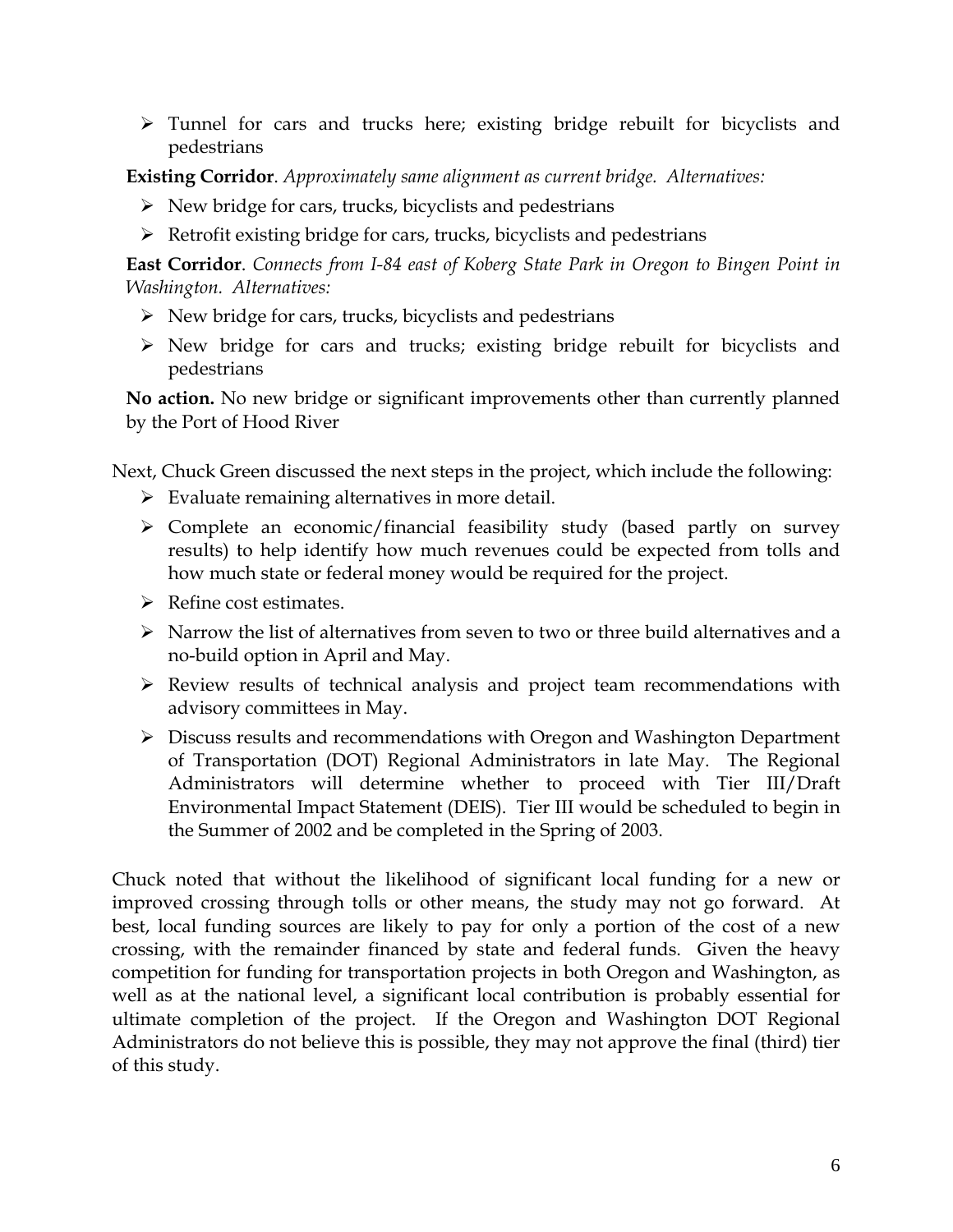Questions and comments followed the presentation (answers are shown in italics)

Question: What is the schedule for the next public meeting?

- *Answer: It depends on the outcome of the decision by the Regional Administrators. If the study moves forward, the next public meeting likely will be in late spring or early summer. At this point, we do not have another public meeting scheduled for this tier of the study.*
- Question: If you decide not to build a new bridge, are there other options to improving the existing bridge. What is its useful life?
- *Answer: There may be some limited, short-term improvements possible such as the addition of traffic signals at either end of the bridge. The Port also is planning some improvement projects, such as replacing the decking.*
- Question: Would it be possible to get a monthly bridge pass or have an automated toll entry for people who use the bridge frequently?
- Answer: *The Port sells discount ticket books now, which save people about 15% of the regular ticket price. The Port has looked into automated toll collection equipment but there are no local companies with the expertise to repair those types of machines because most of them are used on the east coast or in California. The*  Port also is considering changes in the design of the toll plaza but has not made *any decisions about that yet.*
- Question: What is the likelihood that you will conduct an EIS? Is there a real chance that you won't?
- *Answer: Yes. It will depend in large part on the results of the economic/financial feasibility study we are conducting and the relative portion of the cost of a new bridge that could be borne by the local communities. Once that study is completed, we will know more.*
- Question: I am concerned about bicycle access for both commuting and recreation. What does the finding about potential bicycle use from the survey mean?
- *Answer: In the survey, we asked people how likely they would have been to make their last trip across the bridge by walking or bicycling if such facilities were available. About 11 to 14% of respondents said they would have been "very likely" to do so; 9 to 13% said they would have been "somewhat likely" to do so.*
- Question: What is the likelihood that a new bridge would include a pedestrian/ bicycle path.
- *Answer: All of the options we are studying include a bicycle/pedestrian facility. Federal and state regulations would require such a facility.*
- Question: Have you looked at federal grant programs for bicycle and pedestrian facilities as possible options for financing?
- *Answer: We have considered them generally and will consider them in more detail as part of the EIS process, if it is conducted.*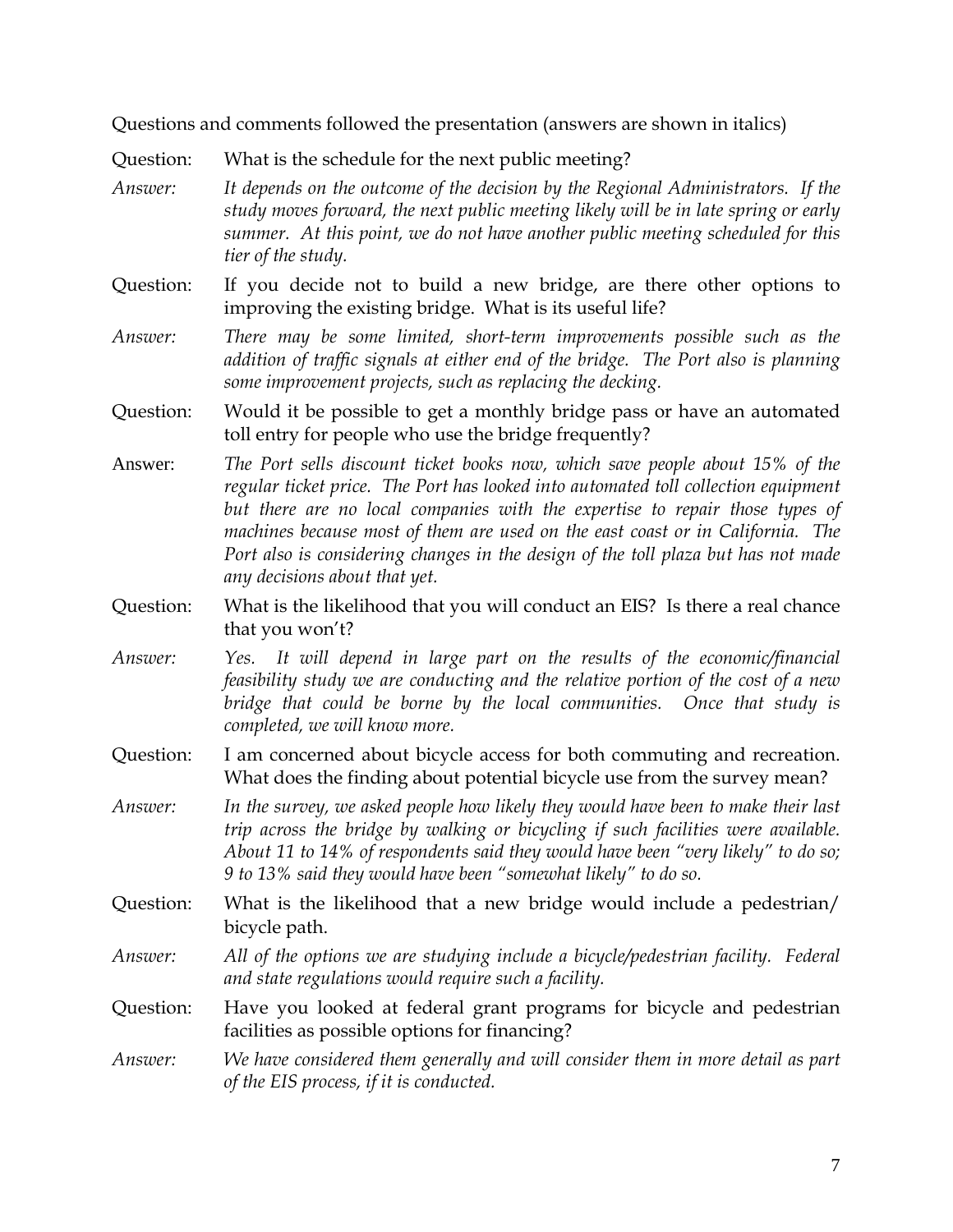Comment: Cycling is very popular in this area, particularly for recreation. It is limited significantly now by the inability for bicyclists to cross the river. Creating a pedestrian/bicycle facility would have a huge local benefit. I am sure you could get strong support from the bicycling community for a new or improved crossing.

Next Mike Traffalis of Parsons Brinckerhoff briefly reviewed the results of a recent bridge inspection study and report prepared for the Port of Hood River. For the most part, the report, which described a "fracture critical" study and an underwater inspection, indicates that the bridge is in fair to good condition. It identified one set of structural members (supporting stringers underneath the bridge deck) that are in need of immediate repair. The Port plans to replace these stringers as part of its deck replacement project scheduled for later this year.

Questions and comments followed the presentation (answers are shown in italics)

- Question: Does the inspection report indicate the bridge's current tonnage (weight) rating?
- *Answer: No. The study did not include stress tests which would be required to identify a tonnage rating. However, the Port conducted such test about five years ago and that information may be available as of that date.*
- Question: How secure is the overhead gas line attached to the bridge?
- *Answer: We believe it is very secure. The Port recently replaced all utilities, including that gas line. The utilities were designed to withstand conditions in the Gorge, including flexing by the bridge. As far as we know, the gas line and other utilities are in good working order.*
- Question: Is the bridge economically viable for the Port?
- Answer: *Yes. At this time, the cost of operation and repair does not exceed the revenues from tolls. However, as the bridge gets older, maintenance and repair may cost more than the tolls collected. There are no plans to raise tolls in the near future. The Port is preparing to complete some fairly costly repairs and maintenance work, including spending approximately \$7 million to replace the bridge deck and supporting stringers mentioned earlier. The Port assumes the bridge has at least a 20-year life span and its maintenance and improvement plans are based on "rolling" 20-year estimates.*
- Question: Is it possible to add a pedestrian/bicycle lane to one of the sides of the bridge?
- *Answer: Not without major reconstruction of the supporting structure. It would be necessary to add such a cantilevered bike/walking lane to both sides to keep the bridge balanced. The supporting piers of the bridge are not strong enough to support this added weight without reducing the amount of vehicle weight that could cross the bridge. Therefore, adding a bike/pedestrian lane would require*